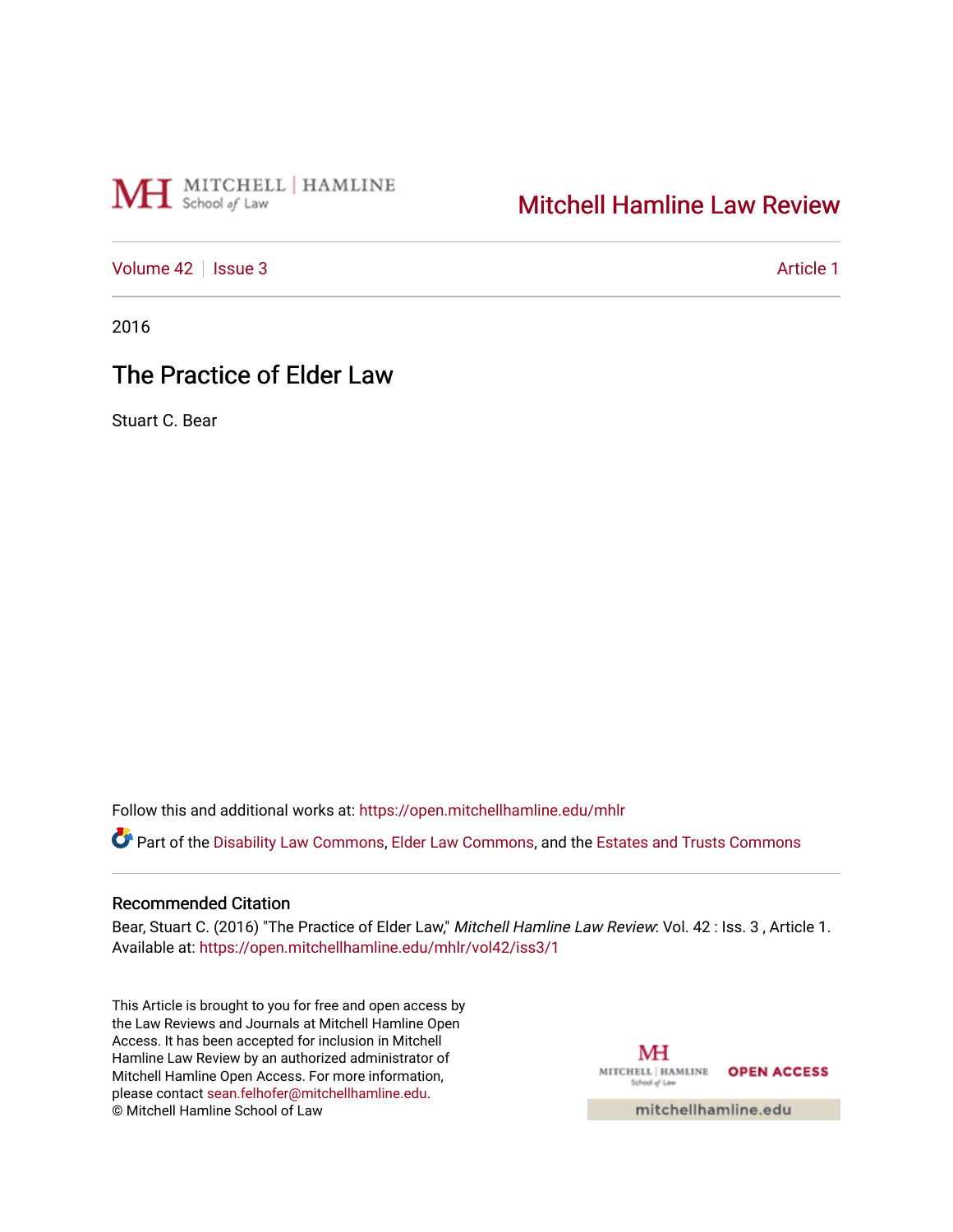### **THE PRACTICE OF ELDER LAW**

# Stuart C. Bear†

| IV. LAWYER AS AMBASSADOR TO PRACTICE OF LAW AND LEGAL |  |
|-------------------------------------------------------|--|
|                                                       |  |
|                                                       |  |

*Cast me not off in the time of old age; when my strength faileth, foresake me not.* 

*– Psalms 71:9* 

#### I. INTRODUCTION

It is Monday morning. I arrive at the office a little later than I would have liked because I have just dropped my children off at school. Already, my client voice message light is on. I pick up the message, and it is from a responsible daughter, calling on behalf of her mother. I note the quiver in her voice. Responsible Daughter reports that over the weekend, Mom, a widow, slipped and fell and was found unconscious in her home. She was rushed to the hospital where her condition has now stabilized. Mom broke her hip and will need convalescent care, most likely in a nursing home facility. Responsible Daughter posed myriad questions: What type of care is available? How much is it going to cost? How can Responsible Daughter be appointed Mom's legal authority to make financial and medical decisions? How soon can we meet? How much is it

 <sup>†</sup> Stuart Bear is a 1985 graduate of William Mitchell College of Law (now known as Mitchell Hamline School of Law). He is a shareholder with the Twin Cities law firm, Chestnut Cambronne PA. At the time of this article's first publishing in 2002 in the *William Mitchell Law Review*, Mr. Bear was the Chair of the Elder Law Section of the Minnesota State Bar Association. Today, Mr. Bear remains a member of the Elder Law Section's Governing Council.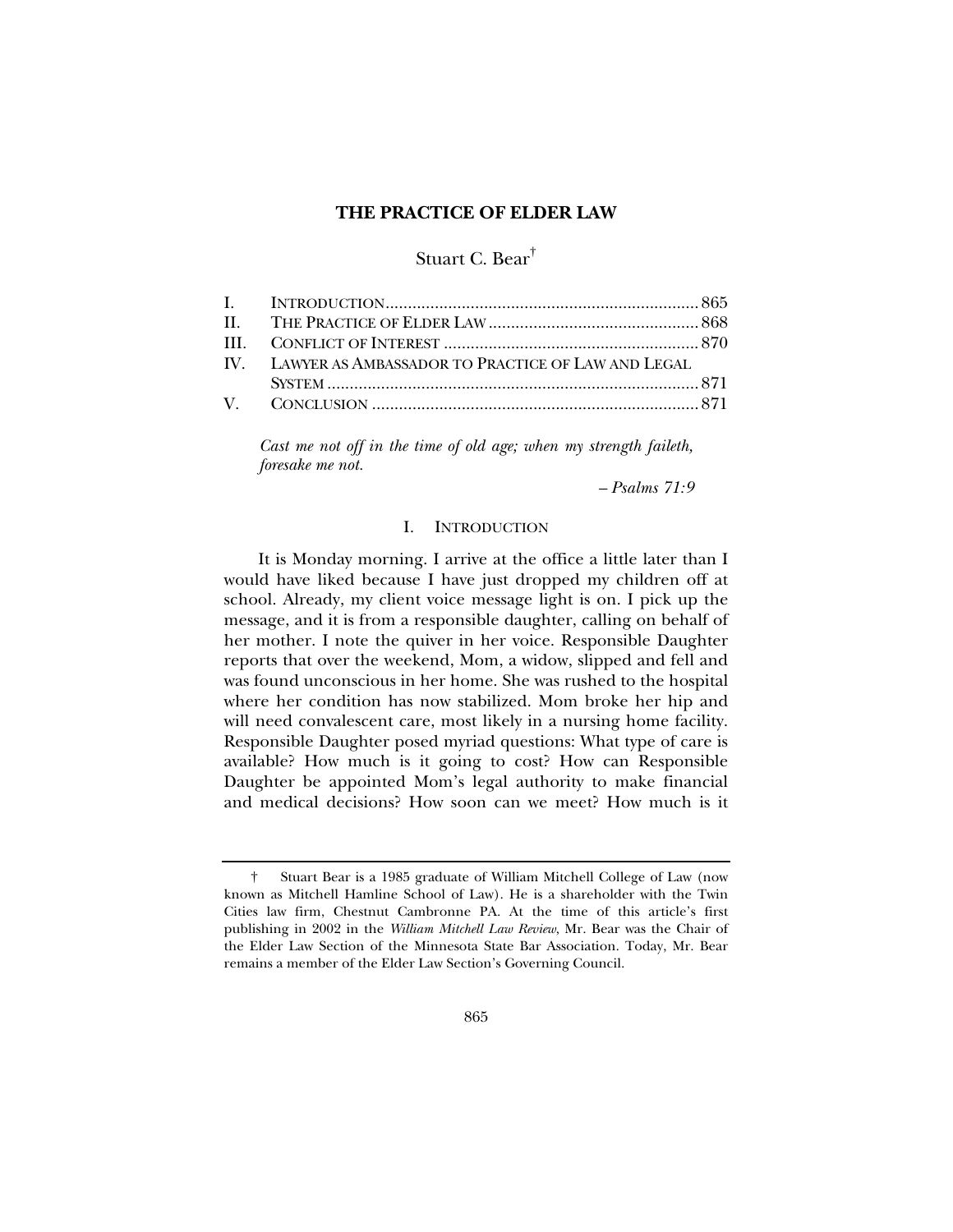going to cost for my services?<sup>1</sup> Responsible Daughter informs me that this is the first time she has been confronted with anything like this type of situation. In fact, neither she nor her Mom have ever had any contact with a lawyer or the legal system.

I ask Responsible Daughter a number of questions, ranging from the prognosis for Mom's medical condition, to Responsible Daughter's knowledge of Mom's legal affairs—such as whether Mom has a will, a durable financial power of attorney or a health care directive—and Responsible Daughter's knowledge of Mom's assets, income, and expenses. Not surprisingly, Responsible Daughter has little direct knowledge of these matters. As for Mom's prognosis, it is too early to tell whether her care in a nursing home facility will be of a temporary or a permanent nature. Responsible Daughter confides that Mom has been "slipping" during the past few months, becoming somewhat forgetful of names and events. Responsible Daughter has also found spoiled food in Mom's refrigerator, and there has been a concern about whether Mom is eating an appropriate, balanced diet. As for the legal documents and Mom's finances, this subject has been taboo—off limits. For the past six months, Responsible Daughter has tried to bring up the issue of finances, but Mom has not been forthcoming with sharing any financial information. Responsible Daughter has not pushed the issue for fear that Mom would perceive her as greedy, money hungry, and only interested in an inheritance.

We ultimately decide to meet the next day, at Mom's bedside in the hospital. The meeting is attended by Mom, Responsible Daughter, two responsible sons, and the spouse of one son. Two other children are not at the meeting because one of the children, a daughter, lives out of state and the other child, a son, has been estranged from the family for a number of years. In all, the six of us meet in a semi-private room at the hospital around Mom's hospital

 <sup>1.</sup> *See* MINN. R. PROF. C. 1.5(a) (stating that a lawyer's fees shall be reasonable, as determined by a number of factors, including "time and labor required"; "the fee customarily charged in the locality for similar legal services"; "the amount involved and the results obtained"; "the time limitations imposed by the client or by the circumstances"; "the nature and length of the professional relationship with the client"; and "the experience, reputation, and ability of the lawyer or lawyers performing the services"). Elder law lawyers typically charge for their services based upon the lawyer's usual and customary hourly rate. Some services, such as providing specific types of legal documents, like a durable financial power of attorney or a health care directive, are often billed on a fixedfee basis.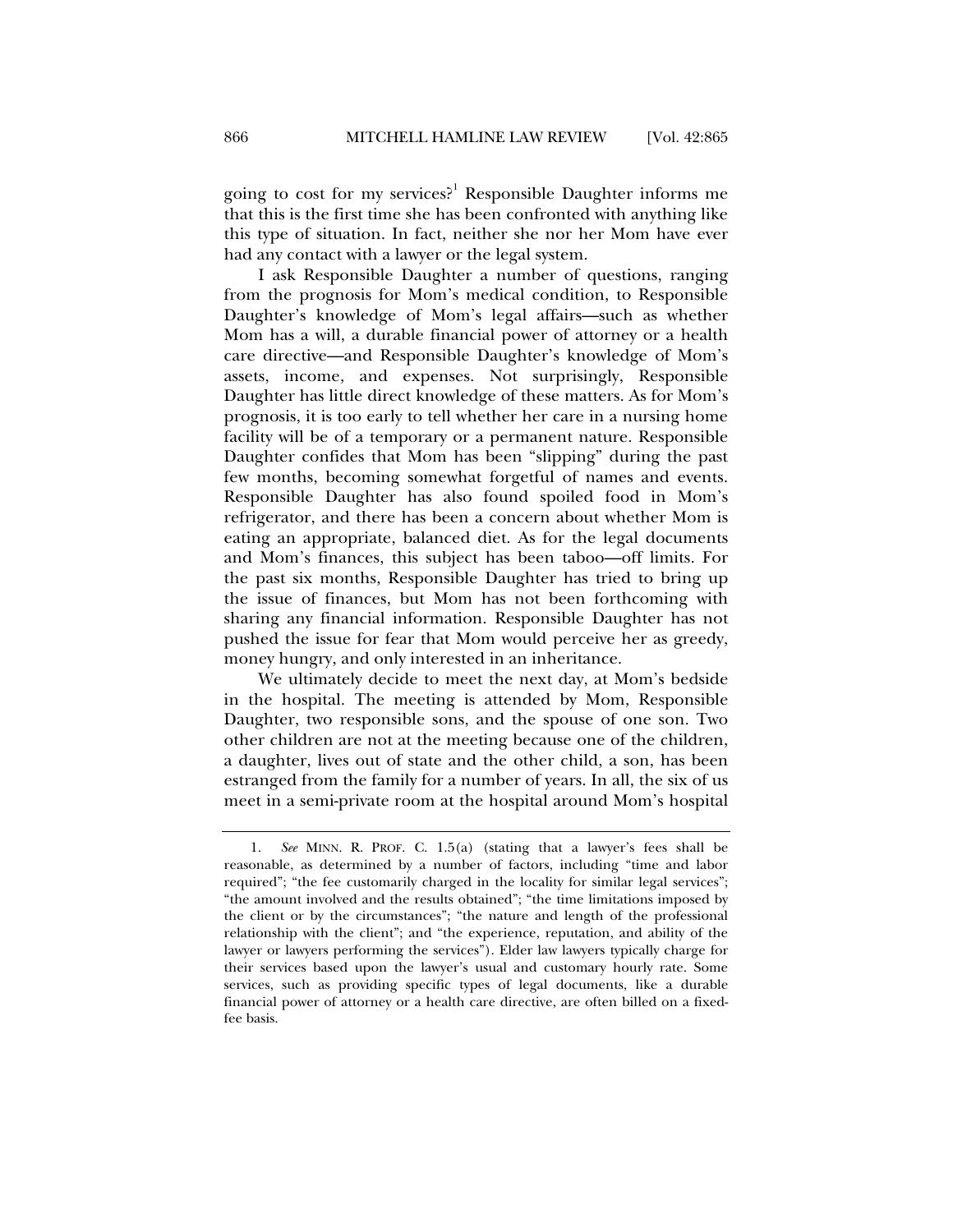bed to discuss issues of importance to Mom and the other family members.

Turning to Mom and looking directly at her, I ask her what she wants. What are her goals and objectives? She tells me and her children that she does not want to be a burden to anyone. She wants to remain as independent as possible. She wants her children, when the time comes, to be able to step in and handle her financial affairs and medical affairs without problems, and she does not want to outlive her money so that she becomes destitute. The children all nod in agreement, as if to say that this is what they want too.

How did I get here? Twenty years ago when I enrolled at William Mitchell College of Law, I envisioned in my mind's eye practicing law in the traditional fashion. The fashion that came to mind was from the attorneys I saw on TV, like Perry Mason; the attorneys I saw in the movies, like Paul Newman in *The Verdict*; or even the attorneys I knew when I was growing up in a small town in northern Wisconsin—the all-knowing, general practice attorneys with Ward Cleaver—like sound judgment and with an equally impressive booming, resonant voice. So what happened?

After graduating from William Mitchell in 1985, I was eager to learn about many different areas of the law. I joined a private law firm, and ultimately joined the firm where I practice today, Chestnut Cambronne PA, in 1988. As a new associate, I was exposed to many different areas of the law. But I realized that in order to build my practice, I needed to focus my efforts on a particular area of substantive law. The population demographics in the late 1980s suggested that the Depression Era/World War II generation was increasing in age, and was in need of age-specific legal services. No one at our law firm was focusing her or his practice on delivering elder law services. Moreover, in assessing my own personal strengths and weaknesses, as well as my own personal likes and dislikes as far as the cases I handled in private practice, I came to the conclusion that practicing elder law fit my particular set of skills. I enjoy the transactional nature of law. I enjoy attention to detail. I enjoy the interpersonal relationships that develop between me, my clients, and their extended family members. I like helping people, and from that I get a lot of personal satisfaction.

So here I am, in this hospital room, with an agenda full of legal matters that I want to discuss figuratively tucked away in my back pocket. I am trying, however, to promote the demeanor of a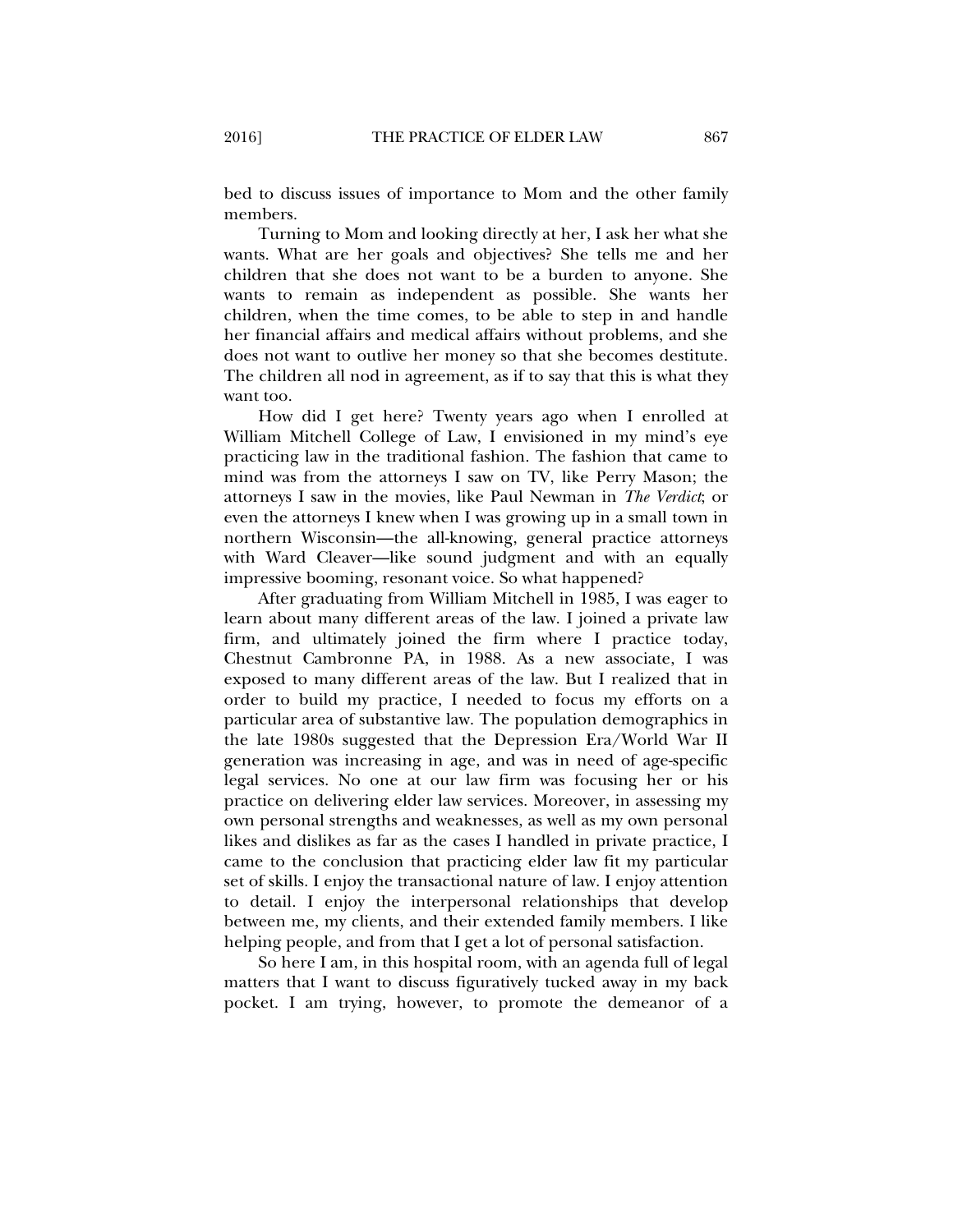counselor, not the demeanor of a lawyer in a traditional sense. I speak in a quiet, steady voice, helping this family sort through a variety of issues.

## II. THE PRACTICE OF ELDER LAW

What does it mean to practice elder law? What are the issues that arise? The practice of elder law means different things to different people. Clearly, elder law, in some sense, involves helping "older" people—but who are "older people?" People over fifty?<sup>2</sup> Does it mean those eligible to receive Social Security retirement benefits, beginning at age sixty-two or age sixty-five? Or does it mean helping only those that are in the oldest segment of the population, the eighty-five-and-older age group?

There is no right answer. Elder law is not limited to a specific age group. Generally speaking, it would seem to be appropriate for those sixty-five years of age or older, who are most commonly referred to as "senior citizens."

The issues that I had tucked away in my back pocket to discuss with Mom and the children were varied, but I knew that the issues present in any elder law matter may vary depending upon the situation. For some, estate planning is of primary importance. Estate planning generally involves estate tax minimization planning and probate avoidance. For others, disability planning is of primary importance. Disability planning involves having certain legal documents in place to ensure that others have the ability to handle financial matters and medical decisions, should the need arise, and also to establish one's medical wishes, including post-mortem issues regarding organ donation and funeral and burial arrangements. The most common legal documents involved with disability planning are a durable financial power of attorney<sup>3</sup> and a health care directive.<sup>4</sup> A durable financial power of attorney serves to

 <sup>2.</sup> The American Association of Retired Persons (AARP) opens membership to persons age fifty and older. *About AARP: What We Do*, AARP, http://www.aarp.org/about-aarp/ (last visited Mar. 28, 2016).

 <sup>3.</sup> *See* MINN. STAT. § 523.01 (2014) ("A person who is a competent adult may, as principal, designate another person or an authorized corporation as the person's attorney-in-fact by a written power of attorney. The power of attorney is validly executed when it is dated and signed by the principal and, in the case of a signature on behalf of the principal, by another, or by a mark, acknowledged by a Notary Public.").

 <sup>4.</sup> *See id.* § 145C.01, subdiv. 5a (defining health care directive as a "written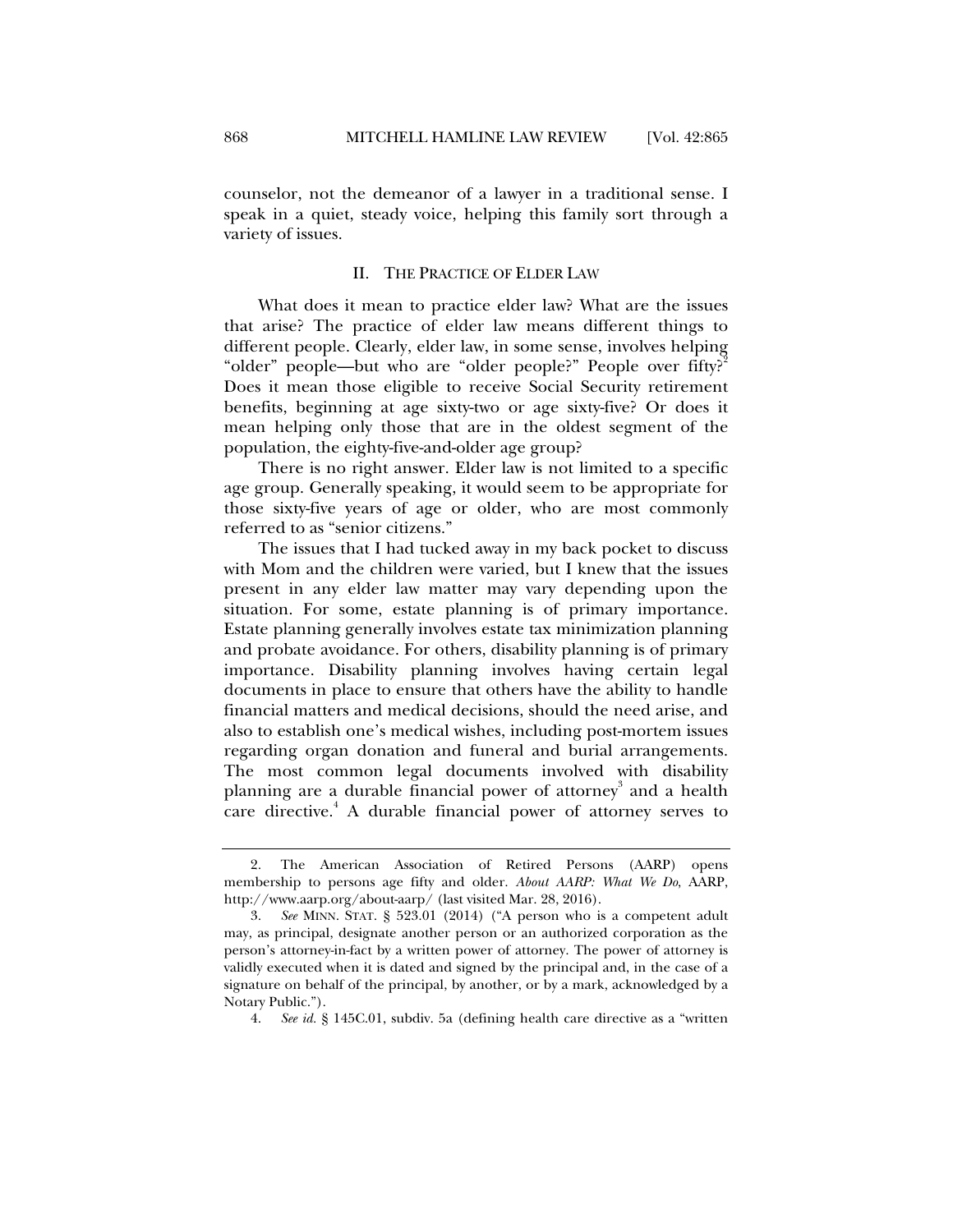appoint others to step in to handle financial matters if the person is unable to do so for himself. A health care directive serves to appoint others to step in to make medical decisions if the person is unable to do so for himself and it provides substantive information regarding the person's medical wishes. For others, who have not engaged in proper disability planning, it is necessary to initiate a guardianship or conservatorship proceeding so that a court may appoint a representative to handle financial matters or make medical decisions.

For other clients, Medical Assistance planning is the primary area of attention. Medical Assistance planning involves structuring one's assets to preserve them to the fullest extent possible in the event one is faced with the prospect of long-term care. In addition, there are myriad other issues of importance to seniors, ranging from housing concerns in an assisted living facility or a nursing care facility to issues related to vulnerability and susceptibility to abuse, particularly for frail and elderly persons.

Finally, there are many family interpersonal relationship issues that come to light when elder law issues arise for clients. These issues take a number of forms. Issues may arise between spouses. Issues may arise between parents and children, particularly estranged children. Issues may arise when there are no close family members, only distant relatives. Issues may also arise when there are second marriages and blended families.

*Id*. § 145C.03, subdiv. 1.

instrument that complies with section 145C.03 and includes one or more health care instructions, a health care power of attorney, or both; or a durable power of attorney for health care executed under this chapter before August 1, 1998"). Section 145C.03 describes the legal sufficiency for a health care directive.

To be legally sufficient in [Minnesota], a health care directive must (1) be in writing; (2) be dated; (3) state the principal's name; (4) be executed by a principal with capacity to do so with the signature of the principal or with the signature of another person authorized by the principal to sign on behalf of the principal; (5) contain verification of the principal's signature or the signature of the person authorized by the principal to sign on behalf of the principal, either by a notary public or by witnesses [with certain limitations set forth in section 145C.03, subdivision 3]; and (6) include a health care instruction a health care power of attorney, or both.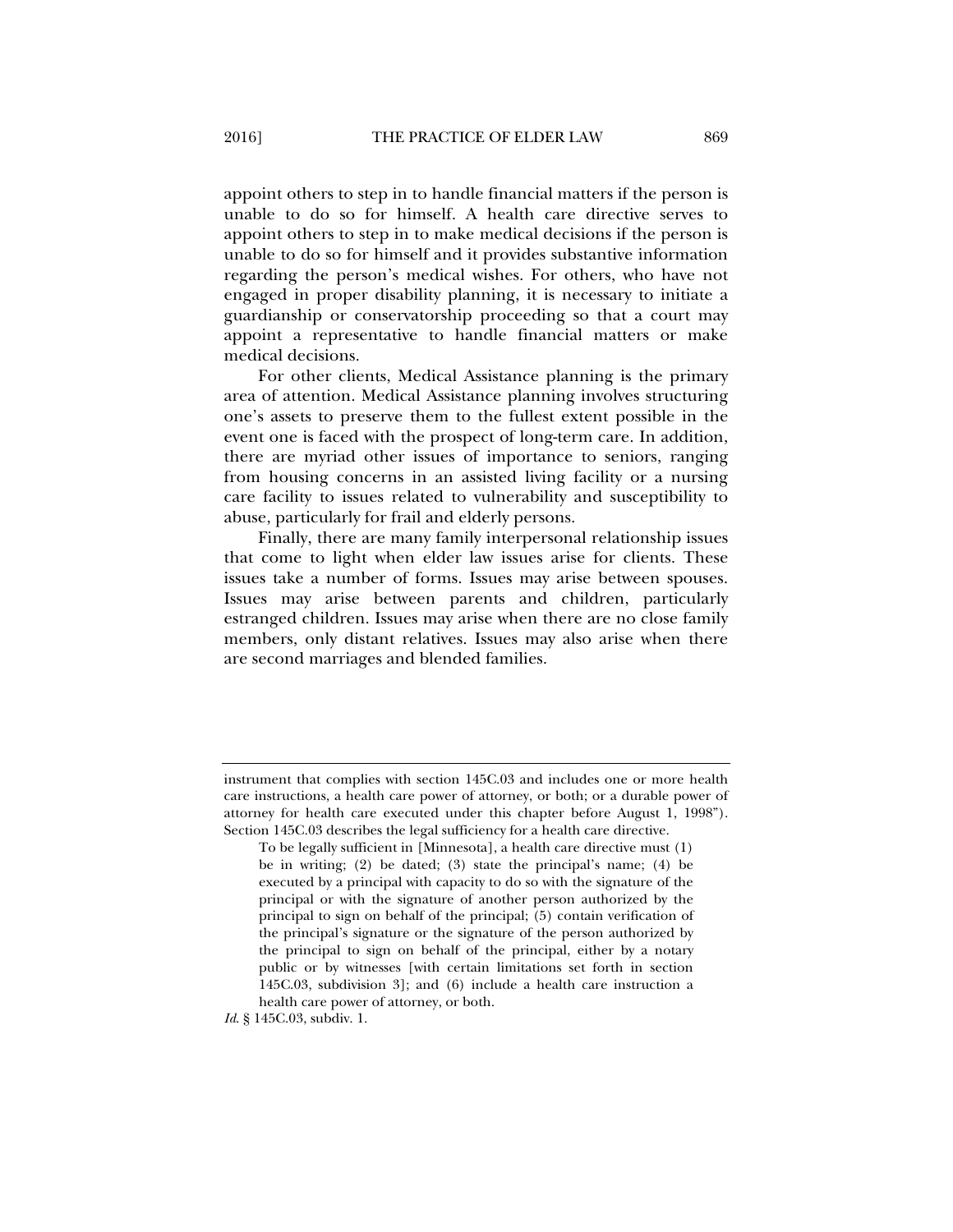#### III. CONFLICT OF INTEREST

When I turned to Mom in the hospital room and asked her directly what *her* wishes were, my action was deliberate. When entering this type of situation, the practitioner needs to constantly be aware of who is the client. The Minnesota Rules of Professional Conduct provide insight into this determination. Rule 1.7 addresses the issue of conflict of interest, which provides in pertinent part that

a lawyer shall not represent a client if the representation involves a concurrent conflict of interest. A concurrent conflict of interest exists if: (1) the representation of one client will be directly adverse to another client; or (2) there is a significant risk that the representation of one or more clients will be materially limited by the lawyer's responsibilities to another client, a former client or a third person, or by a personal interest of the lawyer.<sup>3</sup>

The rule further states:

Notwithstanding the existence of a concurrent conflict of interest under paragraph (a), a lawyer may represent a client if: (1) the lawyer reasonably believes that the lawyer will be able to provide competent and diligent representation to each affected client; (2) the representation is not prohibited by law; (3) the representation does not involve the assertion of a claim by one client against another client represented by the lawyer in the same litigation or other proceeding before a tribunal; and (4) each affected client gives informed consent, confirmed in writing.<sup>6</sup>

This rule directed me to choose Mom as my client; it is she whom I serve and no other family member. I take my marching orders based upon Mom's goals and objectives, serving her sole interests.

Suppose, however, that Mom was not so definitive in articulating her goals and objectives. It may be possible for me to represent the entire family, in light of Rule 1.14 of the Minnesota Rules of Professional Conduct, which addresses clients with diminished capacity. A comment to the rule provides in pertinent part:

 <sup>5.</sup> MINN. R. PROF. C. 1.7(a).

 <sup>6.</sup> *Id.* 1.7(b).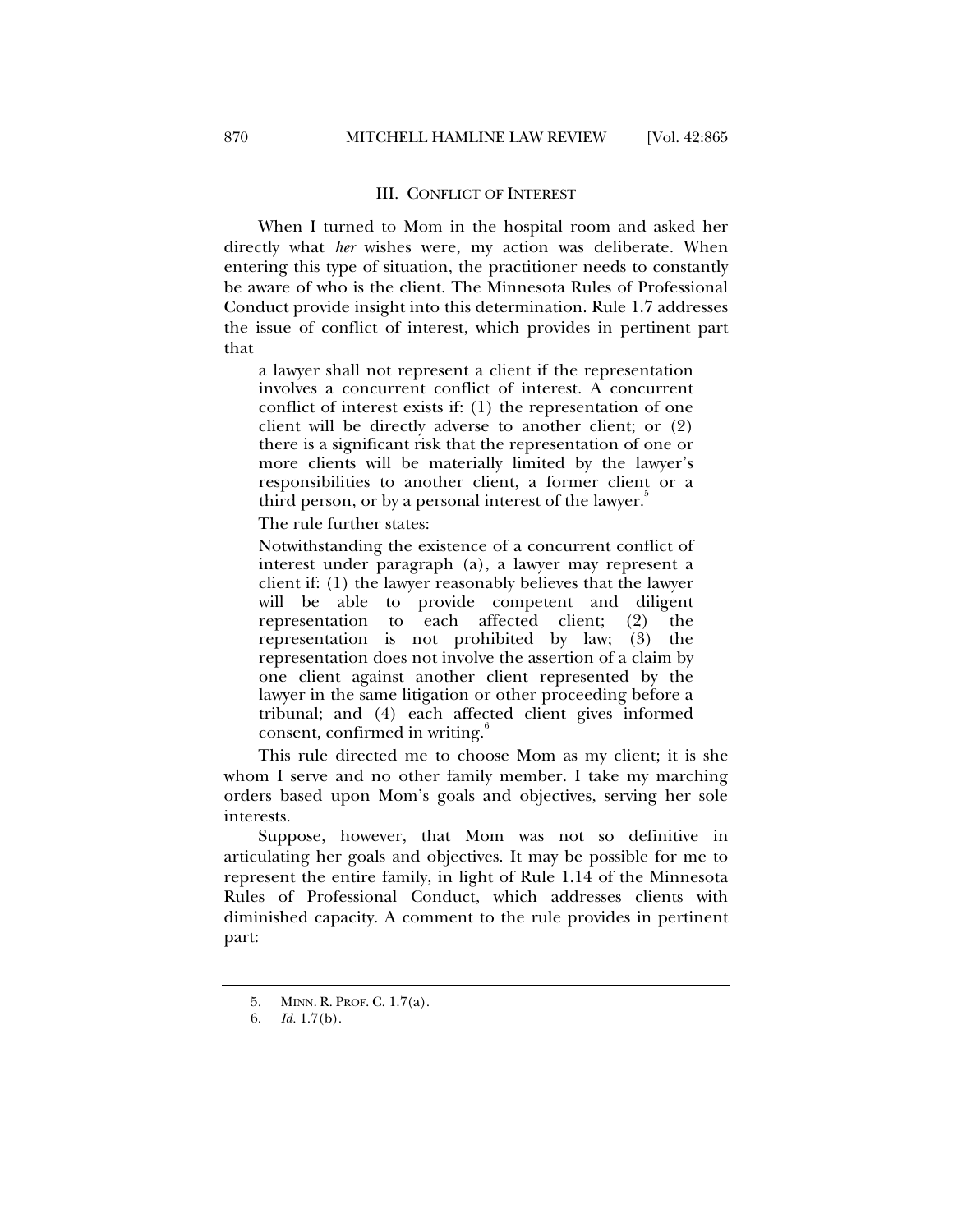The client may wish to have family members or other persons participate in discussions with the lawyer. When necessary to assist in the representation, the presence of such persons generally does not affect the applicability of the attorney-client evidentiary privilege. Nevertheless, the lawyer must keep the client's interests foremost and . . . must look to the client, and not family members, to make decisions on the client's behalf.

In the situation involving Mom and Responsible Daughter, and reading the conflict of interest rule together with Rule 1.14, I may act as the lawyer for this situation, provided that no conflict of interest develops. Should a conflict of interest develop, I would need to determine, after disclosure and consent, whether I could adequately continue to provide representation, or whether the conflict is so deep that I must withdraw from providing representation to any party.

# IV. LAWYER AS AMBASSADOR TO PRACTICE OF LAW AND LEGAL **SYSTEM**

For one faced with an elder law issue, it may well be the first time that the person, or family members, have had any contact with a lawyer. In fact, those coming in contact with the lawyer may have a bias, based upon some soap opera version of lawyers, that the lawyer is just an under-worked, over-paid, necessary evil to encounter when faced with any legal matter. It is, therefore, an opportunity for the lawyer to educate the client on the practice of law and our legal system. The lawyer's demeanor, hard work, attention to detail, communication skills, honesty, integrity, and allaround professionalism all work together to educate those coming in contact with the lawyer: that the lawyer is simply a helpful problem solver, able to provide peace of mind in trying to achieve the client's goals and objectives.

## V. CONCLUSION

The practice of elder law draws upon a unique skill set. The lawyer is part psychologist, reality counselor, and legal practitioner. The practice is intensely detail oriented, often requiring immediate attention to a multitude of issues. The practice is also immensely

 <sup>7.</sup> *Id.* 1.14 cmt. 3.